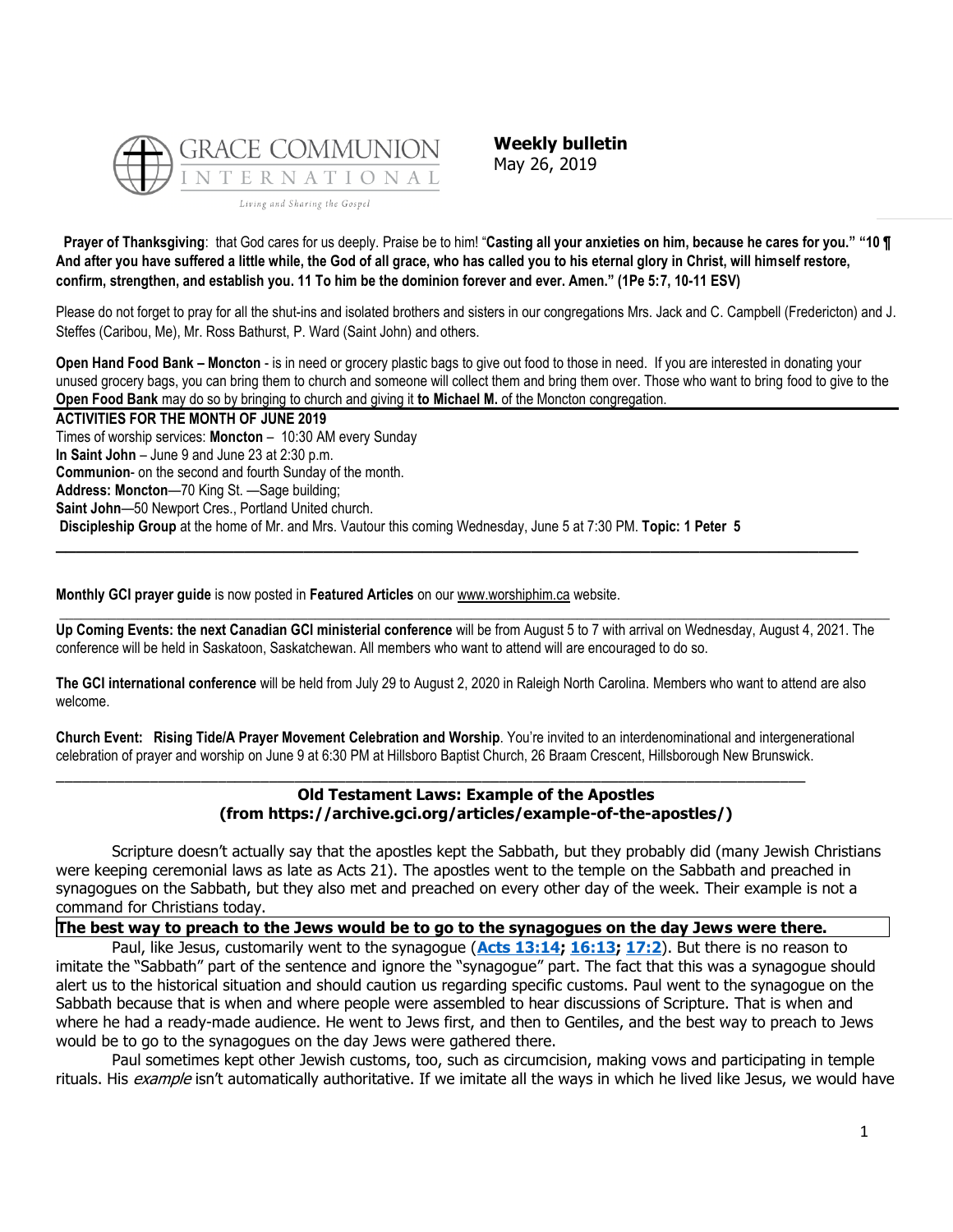to be celibate traveling preachers. We need to discern which details of their lives were based on the circumstances they lived in, and which were based on Christianity.

#### **Free to live like a Gentile**

### **Peter was free to live "like a Gentile," and Paul was, too.**

Paul considered himself under the law of Christ, not under the law of the old covenant (**[1 Corinthians 9:19-21](https://biblia.com/bible/niv/1%20Cor%209.19-21)**). He was free to observe old covenant customs when with Jews, and he was free to ignore them in other situations. Peter was free to "live like a Gentile," and Paul was, too (**[Galatians 2:14](https://biblia.com/bible/niv/Gal%202.14)**). Today, we are to obey the commands of Jesus (**[Matthew 28:20](https://biblia.com/bible/niv/Matt%2028.20)**), and Jesus never commanded anyone to rest on the Sabbath.

In Pisidian Antioch, Paul gave a controversial message in the synagogue: **"Through Jesus the forgiveness of sins is proclaimed to you. Through him everyone who believes is justified from everything you could not be justified from by the Law of Moses" ([Acts 13:38-39](https://biblia.com/bible/niv/Acts%2013.38-39)**). The Jews and proselytes asked Paul to speak to them the next Sabbath (**verse 42**), and that is what Paul did. Paul did not demand an immediate change in their Sabbath-keeping custom. Large portions of the audience would have had to work the next six days and would not have been able to assemble on Sunday. Also, it would be good for them to think about and discuss Paul's message for a week. Because Paul waited a week, the entire city was able to hear about the controversy and therefore came to hear him speak (**verse 44**). In the Gentile cities of Lystra and Derbe, however, nothing is said about the Sabbath. Even in Athens, where some Jews lived, nothing is said about the Sabbath. Instead, Paul reasoned "in the marketplace day by day with those who happened to be there" (**[Acts 17:17](https://biblia.com/bible/niv/Acts%2017.17)**). Daily preaching is a valid custom, too, if we want to follow the example set by Paul and Jesus.

#### **Should not make it difficult**

Moses was preached in the synagogues every Sabbath, James noted **[\(Acts 15:21](https://biblia.com/bible/niv/Acts%2015.21)**). But James was not encouraging Gentiles to attend synagogues! The new Christians needed to hear about Christ, not about Moses. The Jerusalem conference rejected the view of those who thought the Gentiles had to keep the entire "Law of Moses" (**verse 5**).

**The council did not tell Gentiles to keep the Sabbath – nor did Luke, who wrote many years later for Gentile readers.**

**"We should not make it difficult for the Gentiles who are turning to God" (verse 19).** Instead of requiring Gentile Christians to keep the Law of Moses, the council told them to abstain from blood, strangled things, idolatry and fornication (**verse 20**). The council gave a lenient decree because strict requirements were being preached in the synagogues (**verse 21**). The Sabbath was part of the Law of Moses, just as much as circumcision was — but no one said the Sabbath was any different than other laws of Moses. The council did not tell Gentiles to keep the Sabbath, nor did Luke, who wrote many years later for Gentile readers.

#### **Every day of the week**

In Corinth, Paul again started in the synagogue, and there he argued every Sabbath (**[Acts 18:4](https://biblia.com/bible/niv/Acts%2018.4)**). But soon Paul left the synagogue and began teaching next door (**verse 7**). After this, nothing is said about the Sabbath, and Paul could have taught every day of the week. Even while he made tents, he could discuss the Scriptures with anyone who had time to listen. In Ephesus, Paul preached every day of the week for two years (**[Acts 19:9](https://biblia.com/bible/niv/Acts%2019.9)**). This is a valid custom, too.

On his way back to Jerusalem, Paul stopped seven days in Troas (**[Acts 20:6\)](https://biblia.com/bible/niv/Acts%2020.6).** But we do not hear anything about the Sabbath. What we hear is that the church ("we") waited until the first day of the week to come together and break bread, and Paul preached after the Sabbath was over (**verse 7**). Why wait till then? Apparently the first day of the week was the time that the believers could get together. Although Paul was in a hurry (**verse 16**), he waited until the first day of the week. This is a significant example, too.

In short, we are never told that Paul rested on the Sabbath, or that he taught anyone to rest on the Sabbath. What we are told is that he used the day as an evangelistic opportunity, and that he could use any day of the week to preach about the Savior. His example shows liberty, and nothing about requirements.

Paul taught on the Sabbath **[\(Acts 18:1-11\)](https://biblia.com/bible/niv/Acts%2018.1-11).** Was he teaching the Gentiles to keep the Sabbath? This passage says only that he taught in the synagogues for a few Sabbaths — after that, it does not say when he taught. Although it may have been on the Sabbath, it may have been on other days, too, as it was in Athens and Ephesus. And the passage says nothing about avoiding work on a particular day of the week. The book of Acts tells us what Paul did on a few Sabbaths and a few other days. If we want to know what Paul himself taught about the Sabbath, we must turn to his epistles.

#### **Review 13**

- The apostles could keep Old Testament laws when they were in a Jewish culture.
- They could also "live like a Gentile." What would that mean in the first century?
- Gentiles do not have to keep the laws of Moses. What would that include?
- Why did the church in Troas wait until the first day of the week to meet?